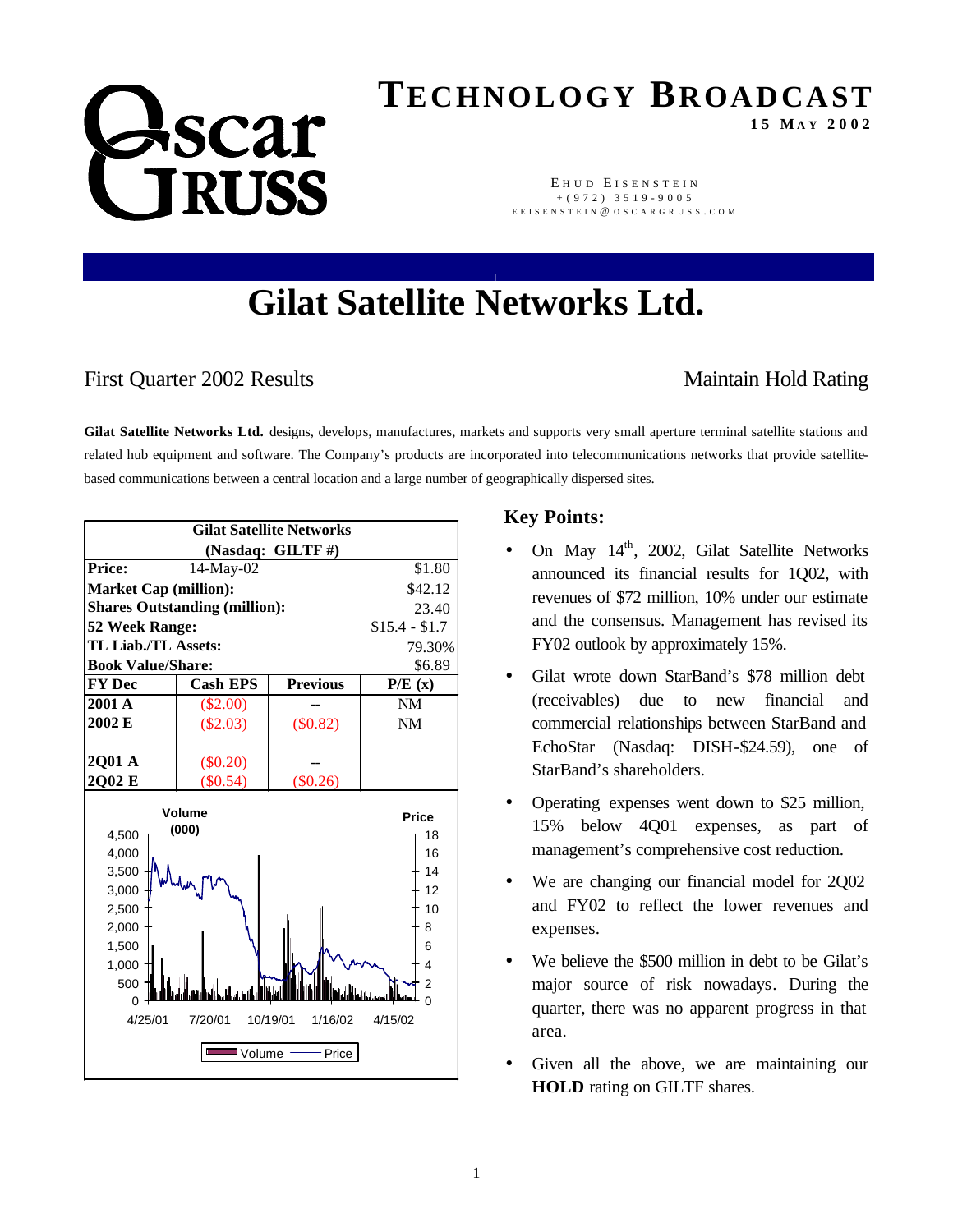#### **Financial Discussion**

Gilat's first quarter results demonstrates the continued deterioration of core business demand, on the one hand, and a successful restructuring "cost saving" plan, on the other hand. Management revised down its yearly outlook by approximately 15%.

#### **Revenues**

Revenues for the quarter were \$72 million, 10% below our estimates. Management attributed the lower-than-expected revenues to the absence of StarBand revenue, and lower-than-expected revenue levels in Europe due to the transaction. We believe the problem is not so specific, but is rather due to soft demand in all the different markets.

Gilat did not break down its revenues (i.e., by application, geography, sales channels). However, we do believe that sales of its core business (VSATs) made up the majority of sales. Sales to "consumer markets" (StarBand and international) were neglected.

Management revised its guidance, again taking out the sales that have usually been generated in Europe, as well as sales from StarBand.

We have changed our model accordingly; we are now expecting FY02 revenues to be \$300 million vs. \$344 million in our previous model.

#### **Gross Margin**

Gross profit was \$22.1 million or 30.6% of revenues, as opposed to 32.2% in 4Q01, and in line with our expectations.

Looking forward, we believe that gross margin will follow revenues, therefore we expect 30.5% gross margin in 2Q02 and an average of 31% for FY02.

#### **Operating Expenses**

Total operating expenses in the first quarter were \$25.4 million, approximately 15% under the 4Q01 level, and about 27% under the 3Q01 level, when Gilat started its restructuring plan. The pro forma operating loss of \$3.4 million does not include rStar's operation expenses of \$2.5 million.

Following the dramatic revenue decline during 3Q01, Gilat's management committed to take serious steps and implement a comprehensive restructuring plan. Now, two quarters ahead, operation expenses are down to the expected level of \$25 million a quarter.

#### **Net Income**

The pro forma net loss for the quarter was \$12.9 million or a \$0.55 loss per share. The pro forma and the US GAAP results are similar in the net income item. The main difference is \$2 million in the SG&A item, which reflects rStar's expenses.

At this point we expect the Company to achieve a net loss of \$0.54 in 2Q02 (vs. \$0.26 in our previous model) and a \$2.03 per share loss for the year (vs. an \$0.82 per share loss in our previous model).

#### **Balance Sheet**

Gilat ended 1Q02 with cash of \$102 million. During the quarter, Gilat used \$21 million, compared to \$3.8 in 4Q01 and was two times greater than management's former guidance.

Inventory in the fourth quarter declined by \$7 million to \$115 million, and trade account receivables declined by only \$3 million (\$29 million QoQ as a result of StarBand's receivables write-down). DSO for the quarter was 130 days.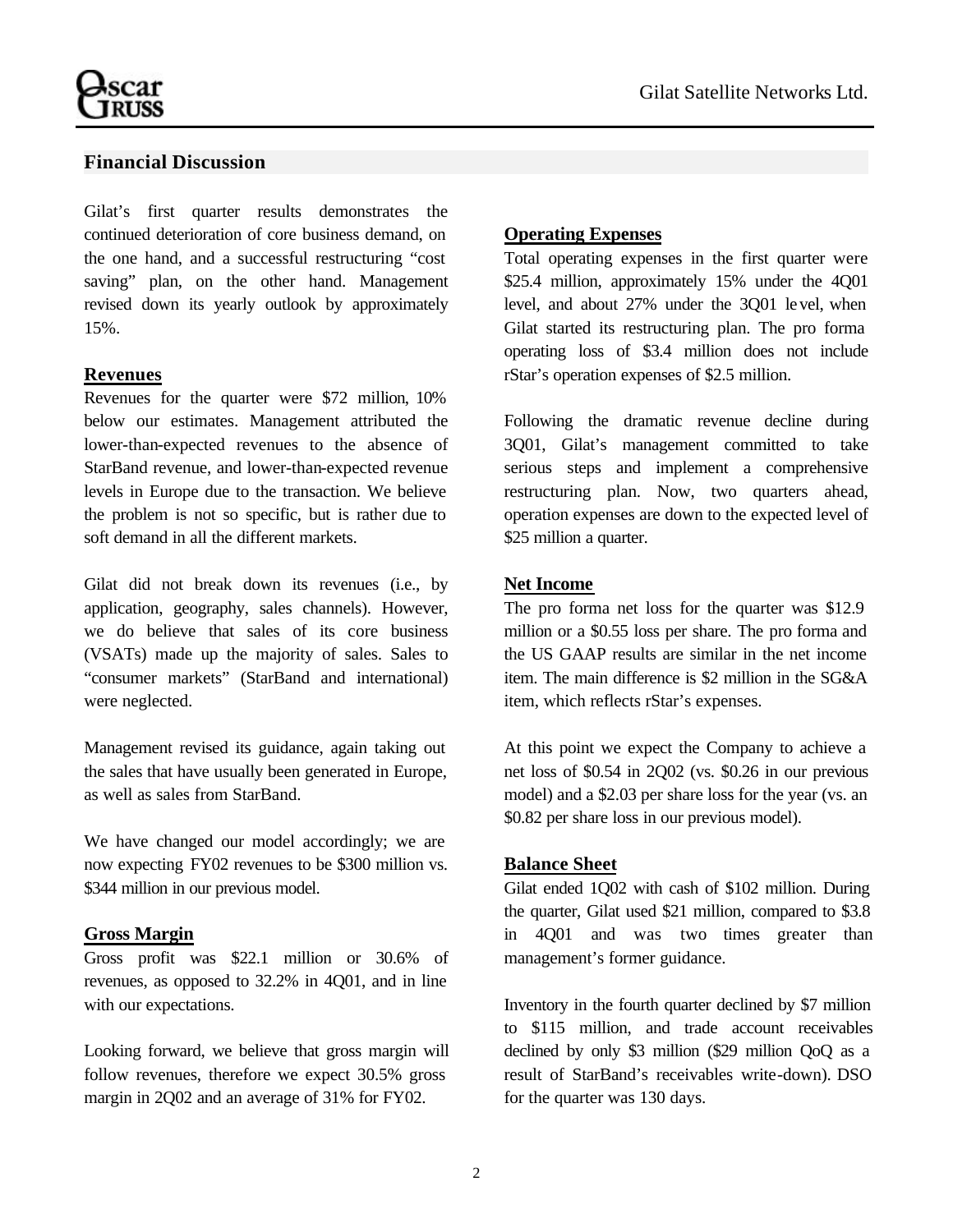

Gilat wrote down all its exposure to StarBand trade at a total of \$78 million. Gilat wrote down StarBand's \$78 million debt (receivables) due to new financial

#### **Quarter Highlights**

During 4Q01 conference call, management noted that more win announcements are expected. Accordingly, a couple of weeks later, Gilat announced that its subsidiary, Spacenet, had been selected by BASF Corporation (NYSE: BF-\$43.05) to provide a satellite communications network to serve up to 3,000 agricultural retailers, based on the Company's 360E VSAT platform. Moving further into the quarter, Gilat announced another win with Tata Teleservices to provide Gilat's DialAw@y product for rural satellite telephony. The agreement includes 1,000 VSAT units.

Gilat has also announced an interesting agreement with Telesat to launch a satellite base Internet service in the US and Canada, which would be Gilat's first initiative in North America following StarBand's inability to gain momentum.

On April 8th, Gilat passed an important milestone, in our opinion, on the road to revenue growth through M360 sales. Gilat and SES Global together with Alcatel Space, a subsidiary of Alcatel (NYSE: ALA- \$12.73), established a new satellite services company based on the equipment, knowledge and services and commercial relationships between StarBand and EchoStar, one of its shareholders.

agreements of "Gilat Europe," which was sold by Gilat to the new entity. Gilat is expected to get \$40 million over the next couple of years. The new company will provide service providers such as Tiscaly and BT Openwave the hubs and terminals as well as transponder capacity. Alcatel Space is expected to join the new company following regulatory approvals. At this point, Alcatel is expected to dilute SES and Gilat to 40% each of the Company's shares.

Since March 5th, several US law firms filed charges against Gilat on behalf of purchasers of the Company's securities due to alleged violations of Federal securities laws.

On the financial release, Gilat wrote down StarBand's \$78 million debt (receivables) due to new financial and commercial relationships between StarBand and EchoStar, one of its shareholders. We find this new situation rather disturbing because, although we do not think Gilat intends to start financing StarBand, the issue seems to keep coming back.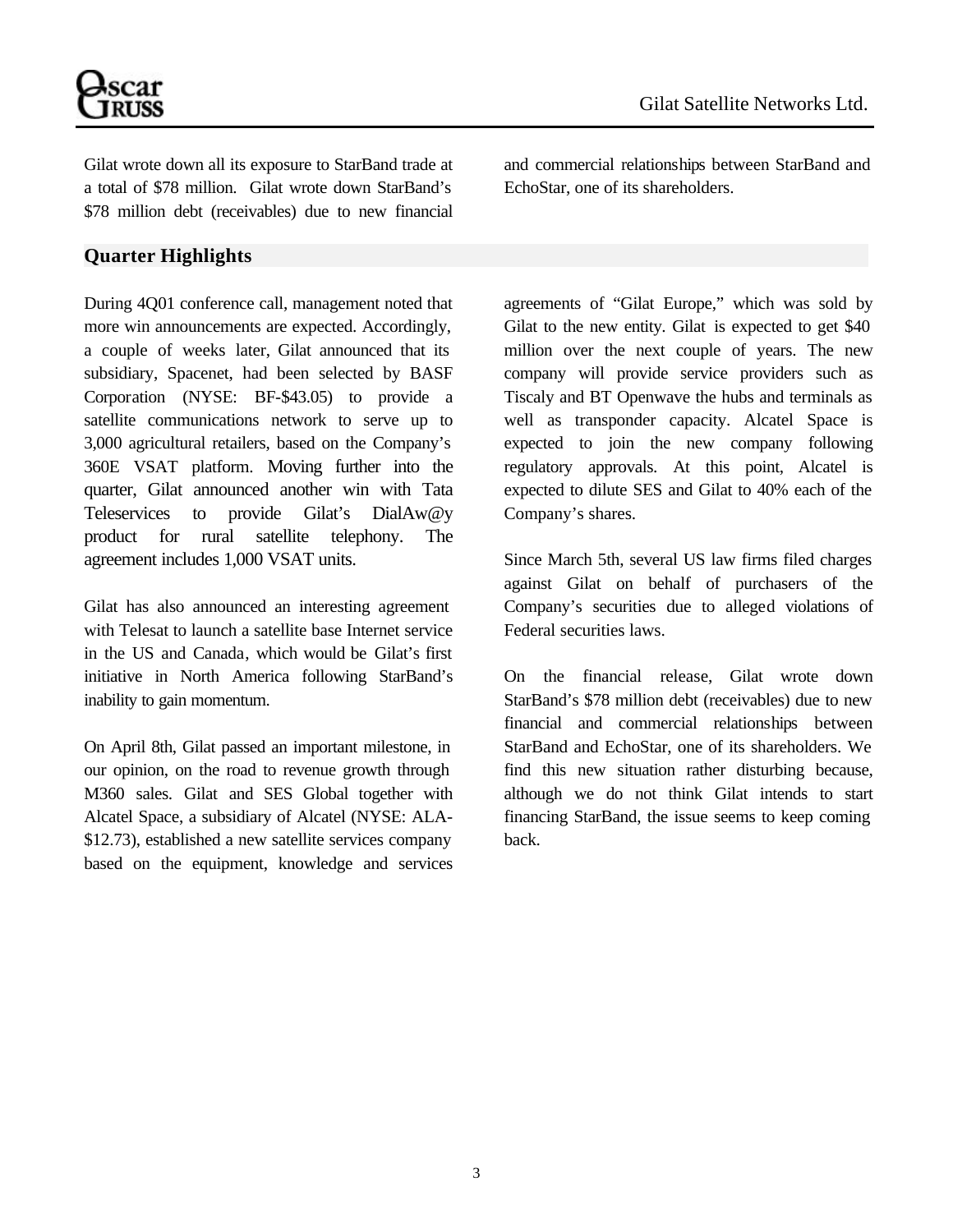#### **Recommendation**

After the relatively strong fourth quarter, we believe the first quarter results again raise a question mark regarding Gilat's business recovery.

After reviewing the new data from Gilat's first quarter results and the conference call, which followed, we come up with several conclusions:

- Concerning the top line, the fact that management has chosen to revise the entire year leads us to believe that the problem is more complicated than what was alluded to during the conference call.
- On the expenses side, Gilat managed to reduce its operation expenses considerably, but this was an inevitable reaction to the new situation, in our view.
- We remain alarmed regarding Gilat's balance sheet, which is still impossible to assess. This quarter, two questions were brought up regarding the assets side: one concerns the GVT note,

which can't be collected, and the other is StarBand's \$78 million receivable, which eventually was written down. Another disturbing issue is the cash consumption, which was significantly higher than management's guidance.

- However, we believe the \$500 million in debt to be Gilat's major source of risk nowadays. On the conference call, management noted that the debt issue is a top priority and many efforts are being taken to find a solution. But even given that Gilat will probably act fast and come up with a proposed solution in the near future, the timeframe is hard to predict.
- All in all, while the large debt problem is far from being solved, Gilat's operations figures are not encouraging.

Therefore, we are maintaining our **HOLD** rating on GILTF shares.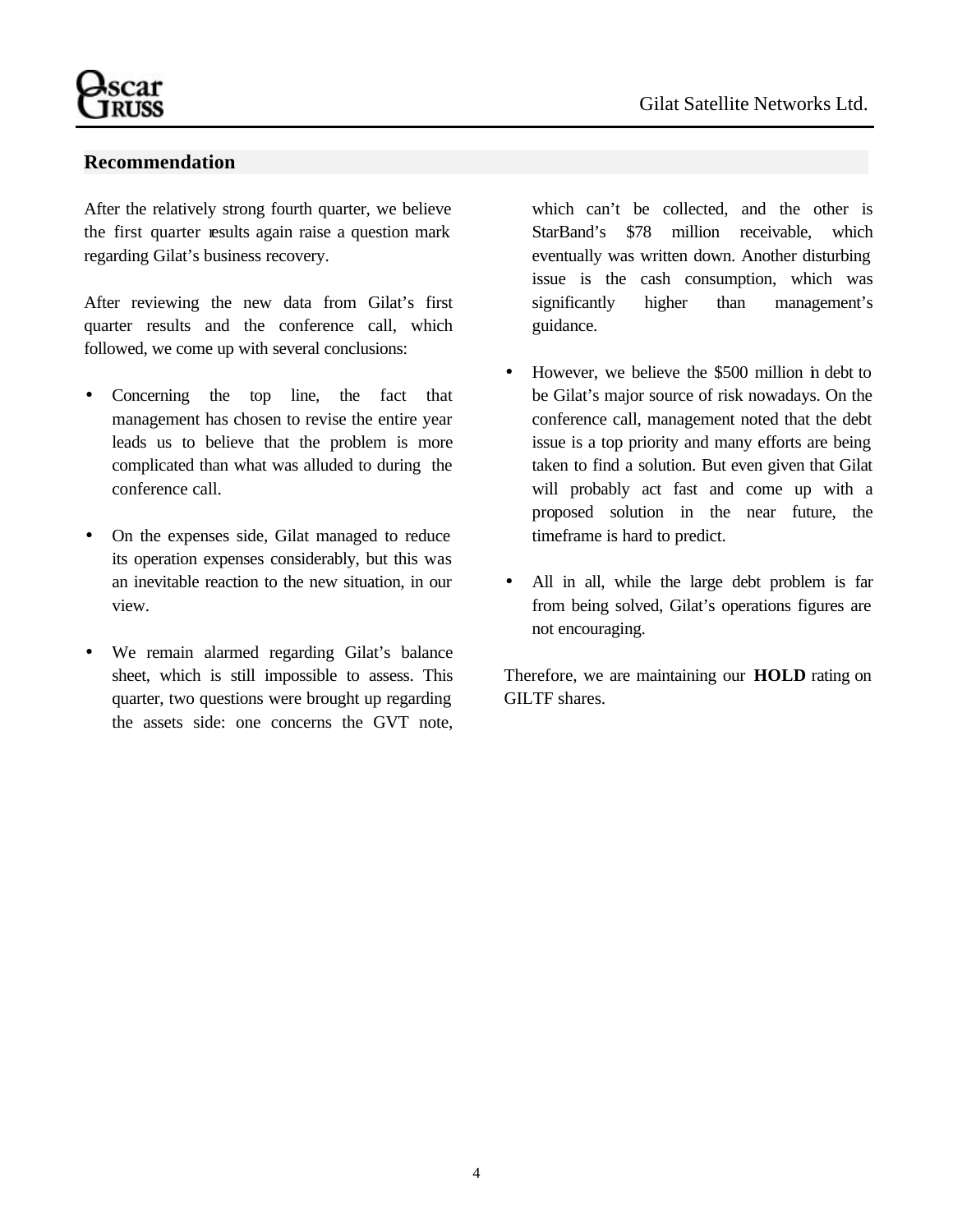| (\$ millions, except per share data)     | 1Q01A   | 2Q01A   | 3Q01A    | 4Q01A   | 2001A   | 1Q02A   | 2Q02E   | 3Q02E     | 4Q02E   | 2002E     |
|------------------------------------------|---------|---------|----------|---------|---------|---------|---------|-----------|---------|-----------|
|                                          |         |         |          |         |         |         |         |           |         |           |
| <b>Revenues</b>                          | 100.3   | 118.3   | 81.4     | 89.03   | 389.0   | 72.0    | 73.5    | 76.1      | 78.7    | 300.3     |
| <b>Cost of revenues</b>                  | 82.9    | 79.3    | 53.9     | 60.4    | 276.5   | 50.0    | 51.1    | 52.5      | 53.5    | 207.1     |
| <b>Gross profit (loss)</b>               | 17.4    | 39.0    | 25.1     | 28.6    | 110.1   | 22.1    | 22.4    | 23.6      | 25.2    | 93.2      |
| <b>Research and development costs:</b>   |         |         |          |         |         |         |         |           |         |           |
| <b>Expenses incurred</b>                 | 12.9    | 11.3    | 10.2     | 9.6     | 43.9    | 7.4     | 7.5     | 7.5       | 7.5     | 29.9      |
| Grants                                   | 1.9     | 2.3     | 2.0      | 2.2     | 8.4     | 1.3     | 1.5     | 1.5       | 1.5     | 5.8       |
| Net research and development costs       | 11.0    | 9.0     | 8.2      | 7.4     | 35.6    | 6.1     | 6.0     | 6.0       | 6.0     | 24.1      |
| Selling, general and administrative exp  | 48.5    | 26.8    | 26.8     | 22.5    | 124.6   | 19.4    | 19.0    | 19.0      | 19.0    | 76.4      |
| <b>Restructuring charges</b>             | 10.0    |         |          |         |         |         |         |           |         |           |
| <b>Total operating expenses</b>          | 69.5    | 35.8    | 35.0     | 30.0    | 170.2   | 25.4    | 25.0    | 25.0      | 25.0    | 100.4     |
| <b>Operating income (loss)</b>           | (52.0)  | 3.2     | (9.9)    | (1.3)   | (60.1)  | (3.4)   | (2.6)   | (1.4)     | 0.2     | (7.2)     |
| Financial income (expenses) net          | (2.6)   | (10.6)  | (6.5)    | (3.1)   | (22.8)  | (4.8)   | (5.5)   | (5.5)     | (5.5)   | (21.3)    |
| Income before taxes on income            | (54.7)  | (7.4)   | (16.4)   | (7.3)   | (85.7)  | (8.2)   | (8.1)   | (6.9)     | (5.3)   | (28.5)    |
| <b>Taxes on income</b>                   | 0.0     | 0.3     | 0.2      | 0.0     | 0.5     | 0.4     | 0.3     | 0.5       | 0.8     | 1.9       |
| llncome after taxes on income            | (54.7)  | (7.7)   | (16.6)   | (7.3)   | (86.2)  | (8.5)   | (8.4)   | (7.4)     | (6.1)   | (30.4)    |
| Share in losses of associated co's       | 4.0     | 5.1     | (4.0)    | (3.6)   | $1.4$   | (4.4)   | (4.5)   | (4.5)     | (4.5)   | (17.9)    |
| Minority share in losses of a subsidiary | 0.0     | 0.3     | 0.2      | 1.7     | 2.2     | 0.0     | 0.0     | 0.0       | 0.0     | 0.0       |
| One-time expenses                        |         | 2.0     | (246.0)  |         | (244.0) |         |         |           |         | 0.0       |
| Net income (loss)                        | (58.6)  | (14.7)  | (266.4)  | (10.9)  | (329.4) | (12.9)  | (12.9)  | (11.9)    | (10.6)  | (48.3)    |
| Wtg avg num of shares (MM fd)            | 23.4    | 23.4    | 23.4     | 23.4    | 23.4    | 23.4    | 24.0    | 24.0      | 24.0    | 23.8      |
| <b>IEPS</b>                              | (2.51)  | (0.63)  | (11.41)  | (0.47)  | (14.10) | (0.55)  | (0.54)  | (0.50)    | (0.44)  | (2.03)    |
| <b>Cash EPS</b>                          | (0.46)  | (0.20)  | (0.88)   |         | (2.00)  |         |         |           |         |           |
| <b>Margin Analysis</b>                   |         |         |          |         |         |         |         |           |         |           |
| <b>Gross</b>                             | 17.4%   | 33.0%   | 30.8%    | 32.2%   | 28.3%   | 30.6%   | 30.5%   | 31.0%     | 32.0%   | 31.0%     |
| <b>Operating</b>                         | (51.9%) | 2.7%    | (12.2%)  | (1.5%)  | (15.4%) | (4.7%)  | (3.5%)  | $(1.9\%)$ | 0.2%    | $(2.4\%)$ |
| <b>Net</b>                               | (58.5%) | (12.4%) | (327.5%) | (12.3%) | (84.7%) | (17.9%) | (17.5%) | (15.7%)   | (13.5%) | (16.1%)   |
| Net R&D as % of revenues                 | 11.0%   | 7.6%    | 10.1%    | 8.3%    | 9.2%    | 8.4%    | 8.2%    | 7.9%      | 7.6%    | 8.0%      |
| <b>SG&amp;A as % of revenues</b>         | 48.3%   | 22.7%   | 32.9%    | 25.3%   | 32.0%   | 26.9%   | 25.9%   | 25.0%     | 24.1%   | 25.4%     |
| Sales growth Y/Y                         |         |         |          |         | (22.9%) |         |         |           |         | (22.8%)   |

#### **Gilat Satellite Networks Ltd. -- Income Statement Model**

*Source: Company reports and Oscar Gruss estimates.*